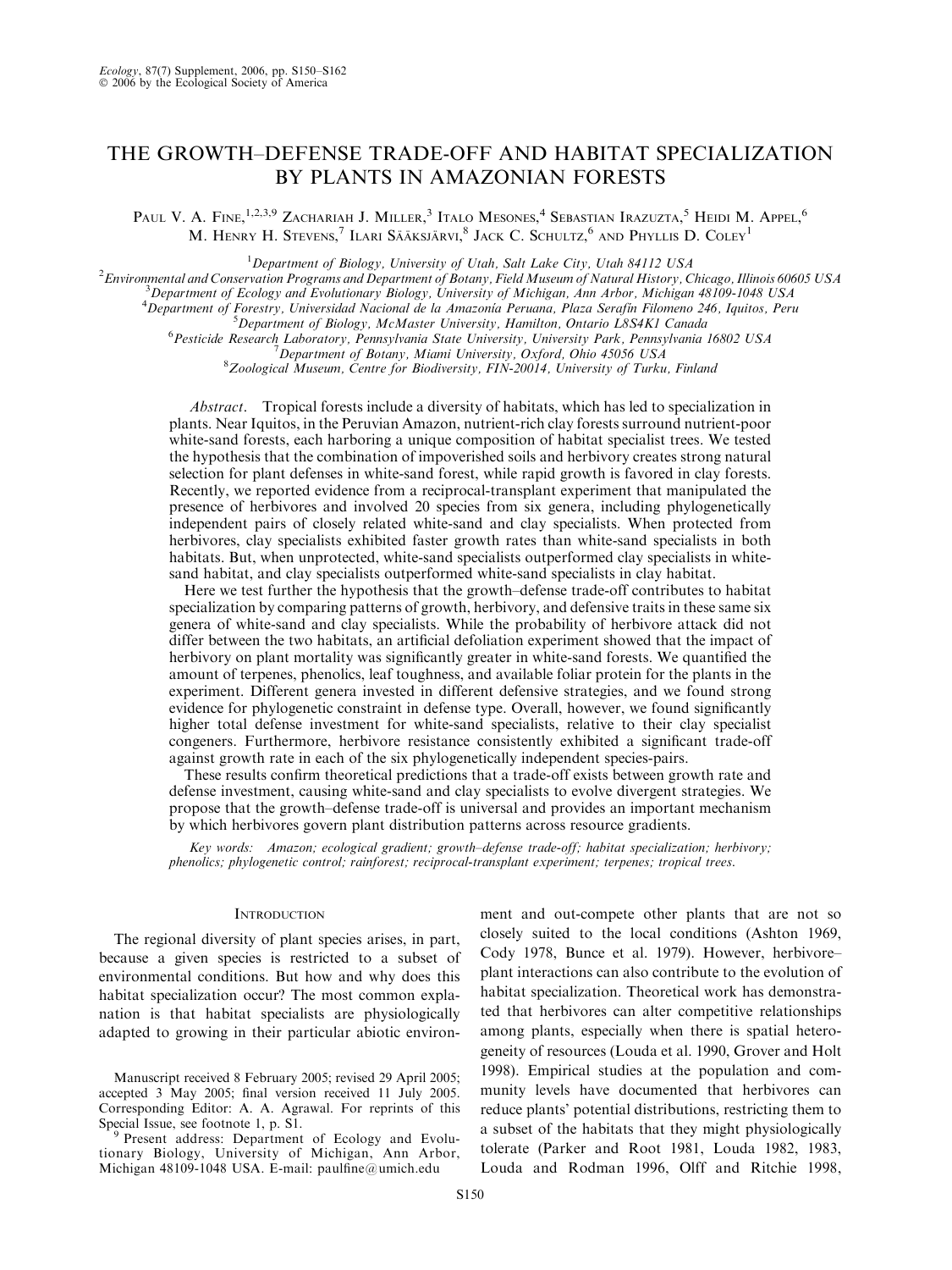Carson and Root 2000, Harley 2003). Thus, herbivores can play a major role in determining which species of plants dominate in a community, as well as in which habitats a species will be successful.

The lowland Amazonian rainforest near Iquitos, Peru provides an ideal system to study habitat specialization and the role of herbivores. Forests in the Iquitos area grow on a mosaic of soil types; including red clay soils and extremely infertile white-sand soils (Kauffmann et al. 1998). The two soil types lie immediately adjacent to each other, the boundaries are well defined, and each soil type is associated with a distinctive flora (Gentry 1986, Vásquez 1997, Fine 2004). White-sand forests are much more resource limited than clay soil forests (Medina and Cuevas 1989, Coomes and Grubb 1998, Moran et al. 2000). Resource availability theory proposes that resource-limited species will have slower growth rates and higher optimal levels of defense, reflecting the decreased ability of a resource-limited plant to compensate for tissues lost due to herbivory (Janzen 1974, Coley et al. 1985, Coley 1987b). Thus we predict that species growing in white-sand forests should evolve to allocate relatively more resources to defense than species growing in clay forests (Fine et al. 2004).

Recently, we reported the results of a reciprocaltransplant experiment of 20 species of seedlings from six genera of phylogenetically independent pairs of whitesand and clay specialist plants (Fine et al. 2004). We manipulated the presence of herbivores and found that clay specialists grew significantly faster than did whitesand specialists in both habitats when protected from herbivores. But when herbivores were not excluded, white-sand specialists out-performed clay specialists in white-sand forests, and clay specialists grew faster than white-sand specialists in clay forests. These results strongly supported the existence of a growth–defense trade-off, with habitat specialization being enforced by herbivores (Fine et al. 2004).

Here, we test further the predictions of the growth– defense trade-off by comparing species-level patterns of growth, herbivory, and defense in this same phylogenetically diverse group of tree species. We predicted that closely related species specialized to contrasting soil types should diverge in traits that confer defense vs. those that confer growth. We investigated the evidence for such differential investment while controlling for phylogeny. Therefore, any differences in defense allocation found between closely related white-sand and clay specialists can be inferred to be traits derived for habitat specialization. This phylogenetically controlled approach enabled us to investigate the degree of constraint involved in the type and amount of defense, and to separate this from the repeated and independent evolution of defensive traits due to selection from similar ecological conditions. Second, examining defense investment with a reciprocal-transplant experiment allowed us to identify which traits (if any) are phenotypically plastic as opposed to genetically controlled adaptations to a particular habitat.

Thus, to test whether the growth–defense trade-off contributes to habitat specialization in white-sand and clay forests, we combined field observations and a reciprocal-transplant experiment to ask the following questions: (1) Are there differences in herbivore abundance in the two habitats? (2) Is there a difference in the impact of herbivory in the two habitats, suggesting selection for greater defense investment in white-sand habitats? (3) Do white-sand and clay specialists differ in their type of defensive strategy or in their amount of defense investment? Are these differences phylogenetically constrained or repeatedly and independently evolved? (4) Are defensive traits in white-sand and clay specialists affected by resource-driven phenotypic plasticity? (5) Do white-sand and clay specialists follow the predictions of the growth–defense trade-off?

#### MATERIALS AND METHODS

### Study site and study species

We conducted this research in the Allpahuayo-Mishana National Reserve near Iquitos, Peru  $(3^{\circ}57'$  S, 73°24′ W). This 57 600-ha reserve is at  $\sim$ 130 m elevation and receives more than 3000 mm of precipitation during the year, with no distinct dry season (Marengo 1998). Many white-sand specialist trees belong to the same genera as neighboring clay forest specialists, allowing for a phylogenetically controlled experiment using edaphic specialist species. For a reciprocal-transplant experiment, we chose 20 common white-sand and clay specialists from six genera from five families (see Fine et al. [2004] for a phylogeny). The genera were Mabea (Euphorbiaceae), Oxandra (Annonaceae), Pachira (Malvaceae sensu lato), Parkia (Fabaceae), Protium (Burseraceae), and Swartzia (Fabaceae). Each genus was represented by one white-sand specialist and one clay specialist, except for Protium, which was represented by six clay specialists and four white-sand specialists. Designation of habitat for each species was accomplished by extensive inventories (Fine 2004, Fine et al. 2005) as well as consultation of local floras and other published species lists from the western Amazon (Vásquez 1997, Ruokolainen and Tuomisto 1998, Jørgensen and Léon-Yánez 1999, García et al. 2003).

#### Nitrogen availability

To test for differences in nitrogen availability between white-sand and clay habitats, we filled 27 nylon stocking bags filled with 8 g of Rexyn 300 (H-OH) analytical grade resin beads. In May 2002, we placed the ionexchange resin bags beneath the litter layer and root mat at the organic material–mineral soil interface at our white-sand and clay sites (Binkley and Matson 1983). The bags were collected after five weeks, extracted with KCl, and measured by standard techniques with an autoanalyzer (University of Wisconsin Soils Laboratory). Nitrate, ammonium, and root mat depth differ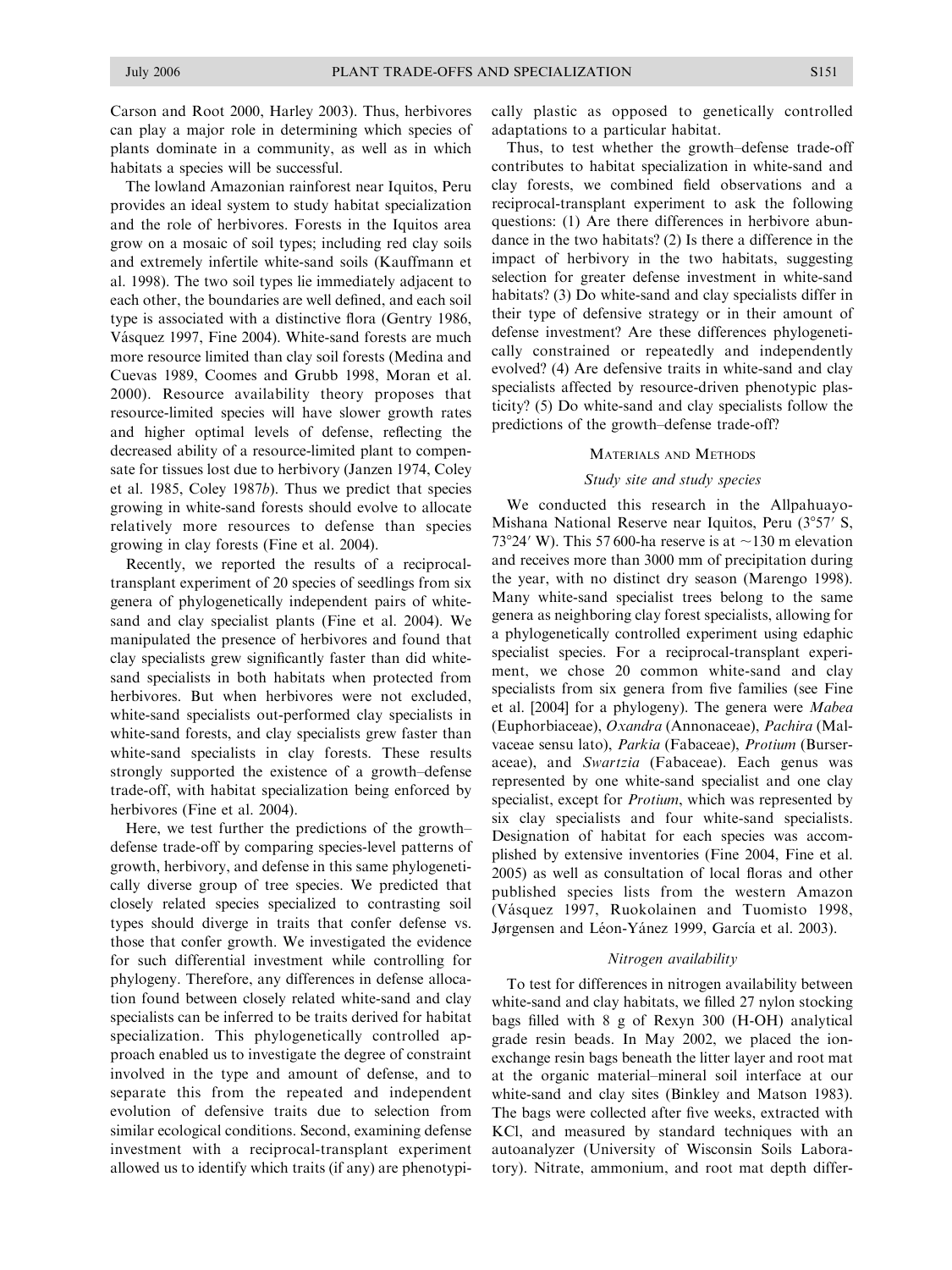ences were tested for significance between soil types with a Wilcoxon signed-ranks test.

### The reciprocal-transplant experiment

We used a reciprocal-transplant experiment to test whether white-sand and clay specialists had different growth rates and defense investments as predicted by the growth–defense trade-off hypothesis. In addition, the reciprocal-transplant experiment allowed us to test for phenotypic plasticity of defense investments under different edaphic and herbivore treatments.

In May 2001, we built 22 control and 22 herbivore exclosures  $(3 \times 3 \times 2 \text{ m})$ ; half were located in clay forest and half in white-sand forest. We transplanted 880 seedlings from the six genera into the controls and exclosures (see Fine et al. 2004). Using the results of the reciprocal-transplant experiment reported in Fine et al. (2004), we compared the amount of leaf and height growth of the plants grown in herbivore exclosures to the unprotected controls, and estimated the effect herbivory had on growth rates for each white-sand and clay specialist. This measure is referred to throughout as ''protection effect.'' The experiment lasted until February 2003 (21 mo after transplanting, 18 mo after first data collection), at which point leaves were collected to measure defensive traits.

#### Insect abundance and species richness

To evaluate differences in insect abundance and composition across habitats, we used a portable black light attached to a battery to attract insects in five whitesand and five clay sites. During 8–20 December 2002, on rain-free evenings between 1900–2000, the black-light was illuminated and suspended above white sheets. We collected all insects from the families/orders Blattoideae, Coleoptera, Hemiptera, Homoptera, and Orthoptera. We excluded all obvious predators and collected all herbivorous insects from these five groups and counted and identified them to order and family and then separated them into morphospecies. Parasitoid wasps were collected with malaise traps over a two-year period in 15 white-sand and nonwhite-sand forest sites in the Allpahuayo-Mishana National Reserve (from 15 of the same sites described in Fine [2004]) as a part of a much larger study on ichneumonid wasps (for detailed methods see Sääksjärvi [2003]). Since these parasitoid wasps attack either herbivorous insects (or predators of herbivorous insects), we would expect parasitoid diversity and abundance to track herbivorous insect diversity and abundance in white-sand and clay forests. To test for differences between white-sand and clay habitats (both the black light trap data and the wasp data), Wilcoxon signed-ranks tests were conducted on the ranked abundances and numbers of species.

### Field herbivory

For herbivory comparisons in addition to those from the transplant experiment, we chose six genera that were common in both white sand and clay forests: Protium (Burseraceae), Hevea and Mabea (Euphorbiaceae), Pachira (Malvaceae s.l.), and Macrolobium (Fabaceae). In September 2000, in the same white-sand and clay sites where the wasps were collected, we sampled 355 individuals in the field from  $>20$  species of *Protium*, two species of Hevea, two species of Mabea, two species of Pachira, and three species of Macrolobium. Most of these species were found in only one of the two habitats. Plants were 1–3 m tall (juvenile trees). We marked newly expanding leaves (or leaves that had already expanded but were not toughened) with small colored wires, from 1–10 leaves or leaflets per plant. After five to seven weeks we estimated the amount of leaf area missing from the marked leaflet (0–100%). Average amount of leaf area missing was divided by number of days between marking and the census (damage per day). These data were arcsine square-root transformed to improve normality, and a mixed-model ANOVA (including the random factor genus and the fixed factor habitat) was performed on the data to test for differences in herbivory rate between white-sand and clay habitats.

## Impact of herbivory (defoliation experiment)

In February 2003, after collecting leaf material for chemical analyses from all of the seedlings in the reciprocal-transplant experiment, we removed 100% of the remaining leaves to test the effect of defoliation on white-sand and clay specialists in the two habitats. After three months, we counted the number of seedlings that survived defoliation. To compare mortality rates, we averaged mortality for white-sand specialists and clay specialists in each of the 44 controls and exclosures (Protium species in each control and exclosure were weighted to give each genus equal importance in the analyses). A fixed-factor ANOVA including the terms habitat (white-sand or clay), origin (white-sand or clay specialist), and the origin  $\times$  habitat interaction was used to assess the effects of origin and habitat on mortality due to defoliation. Post hoc tests on the individual group means were performed using the studentized  $t$  distribution (appropriate for equal sample sizes; Sokal and Rohlf 1995).

## Defensive characteristics of white-sand and clay specialists

Comparing differences in herbivory and growth is the best method of comparing defense investment in whitesand and clay specialists, since this approach takes into account the entire arsenal of plant defenses as experienced by the actual herbivores (cf. Simms and Rausher 1987). However, to investigate which particular defensive traits are deterring herbivores, we measured two classes of chemical defenses, a physical defense, and the nutritional quality of white-sand and clay specialists. After the transplant experiment was completed, we collected leaves from all surviving plants to compare defense investment in white-sand and clay specialists,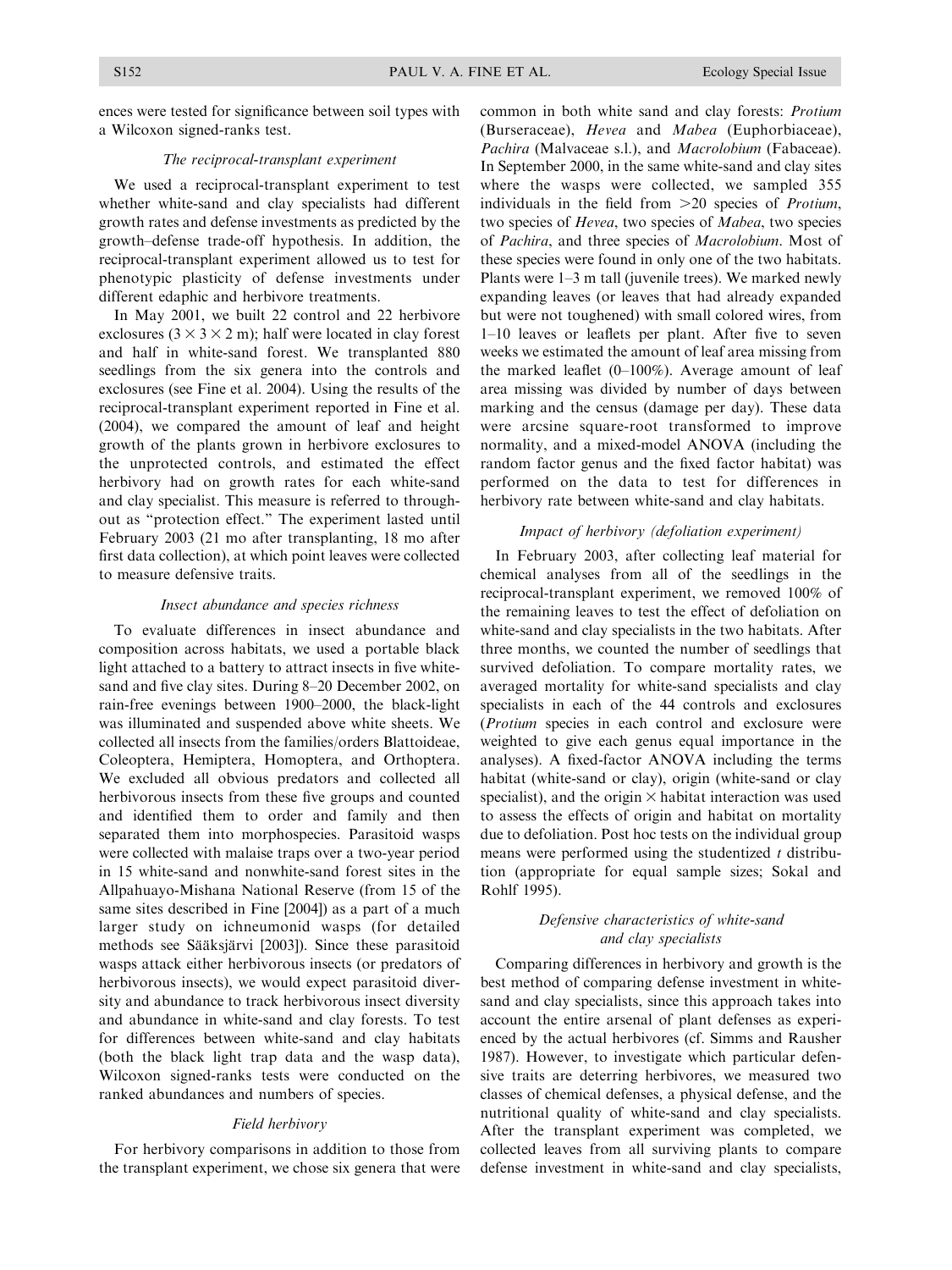and to assess the effect of habitat and treatment on the plasticity of defense investment for each species. We collected marked mature leaves that were produced after plants were transplanted. We measured terpenes, total phenolics, toughness, and available protein for all seedlings in the reciprocal-transplant experiment. Terpenes and phenolics are carbon-based secondary compounds common to many families of plants, including those in our research (Mabry and Gill 1979, Bernays et al. 1989, Schultes and Raffauf 1990). Although phenolics and terpenes have alternative functions, they commonly function in herbivore deterrence (Mabry and Gill 1979, Bernays et al. 1989, Herms and Mattson 1992, Langenheim 1994; but see Harborne 1991, Close and McArthur 2002). Increased toughness of leaves (sclerophylly) is a mechanical antiherbivore defense that is commonly found worldwide in plants that live in resource-limited environments (Coley 1983, 1987a, Grubb 1986, Turner 1994). Finally, available foliar protein is a good measure of a plant's nutritional quality. Moran and Hamilton (1980) hypothesized that plant nutrition can be considered a defensive trait if it can be selected for by herbivore attack. This can result if herbivores detect nutritional differences and prefer plants with higher nutrition (cf. Scheirs et al. 2003). A second mechanism is if slow growth by herbivores due to low nutrition results in higher predation rates (cf. Denno et al. 2002).

### Chemical defenses

To compare terpene investment among the species,  $\sim$ 500 mg (fresh mass) leaves from the experimental seedlings were collected at the experimental sites in 2-mL glass vials and filled with dichloromethane (DCM). This leaf–DCM mixture was used for qualitative and quantitative analyses with gas chromatography (GC) and gas chromatography–mass spectrometry (GCMS). (See Appendix A for detailed methods of terpene extraction and analysis.)

For comparisons of total phenolics,  $\sim$ 2 g fresh mass of mature leaves of 16 individuals (8 protected and 8 unprotected) from each species in the reciprocal-transplant experiment were collected and immediately placed in plastic tubes containing silica gel desiccant. Leaves were later analyzed for phenolic compounds in the Appel/Schultz laboratory at Penn State University. Whenever possible, bulk tannins were prepared to provide standards for the phenolic assays of individual samples. This is a crude purification, and although nonphenolic materials are unlikely to be present (Hagerman and Klucher 1986; H. M. Appel and J. C. Schultz, unpublished data), the product is merely a more representative sample of extractable polyphenols found in the actual plant than is a commercial standard from some other source. (See Appendix A for detailed information on all methodology of phenolic extraction, purification, and analysis.) Because total phenolics likely function as an antiherbivore defense by precipitating available protein (Herms and Mattson 1992), we divided

our total phenolics obtained as described with available foliar protein data to create a phenolic : protein ratio (Nichols-Orians 1991).

#### Leaf toughness

A ''penetrometer'' (Chatillon Universal Tension and Compression Tester, Largo, Florida, USA) was used to puncture holes through the leaf (or leaflet) lamina to give a measure of toughness. It was impossible to test the pair of species from the genus Parkia, since both have bipinnately compound leaves, with leaflets not much larger than the 3 mm diameter of the testing machine's rod. We standardized the punch position to midway between leaf tip and base, between the midrib and the leaf margin, avoiding the main veins where possible. The punch test measures a combination of shear and compressive strength and resistance to crack propagation. For these reasons, it has been criticized as not specifically measuring leaf toughness (Choong et al. 1992). Nevertheless, it is easy to perform in the field and highly correlated with more specific tests to measure the physical properties of leaf toughness (shearing and tearing parameters) (Edwards et al. 2000).

### Soluble protein assays

The amount of available foliar protein was measured at the Appel/Schultz laboratory using the same driedleaf samples collected for the phenolics analyses. (See Appendix A for detailed methods.)

### Statistical analyses of growth and defensive traits

Clay and white-sand specialists in each of the six genera were the experimental unit. Because there were four white-sand specialists and six clay specialists from the genus Protium, the responses for all Protium individuals were weighted to give each genus equal importance in the analysis. The four white-sand specialist Protium species were weighted at 0.25, the six clay specialist Protium species were weighted at 0.167, and species from all other genera were weighted at 1. We used fixed factor ANOVAs to test for genus, origin (the difference between white-sand specialists and clay specialists), habitat (whether species responded differently depending on where they were planted), and treatment (whether defense investment differed depending on whether the plants were exposed to herbivores). Since we had a priori knowledge that different genera would have different defensive strategies (i.e., some species have terpene investment, others do not), we used fixed-factor ANOVAs for defensive traits (genus was treated as a fixed factor), since our ability to generalize our results in these analyses to unsampled genera is limited. Subsequent to the overall test, individual group means were compared with Tukey hsd post hoc tests.

### Defense index

Because different species of plants are likely to employ different defensive strategies, we therefore devised a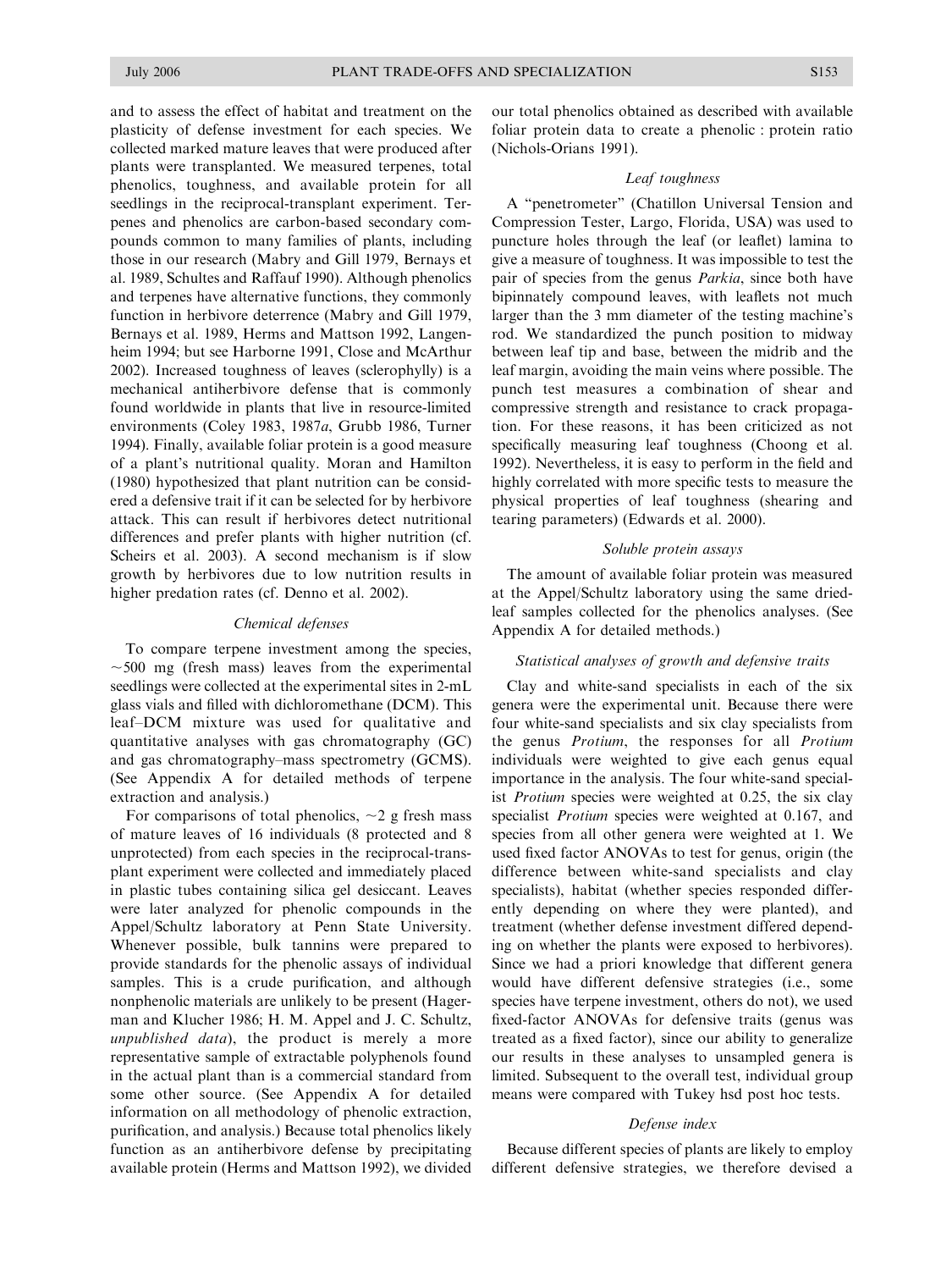simple method to combine all measures of chemical defense, leaf toughness, and available protein to investigate whether, for each genus, white-sand specialists were more defended than clay specialists. Values for phenolics, terpenes, and leaf toughness were averaged across both habitats and Z-transformed to give the defense traits among the six pairs of white-sand and clay specialists a mean of zero and a standard deviation of one. Missing data was scored as zero. For available protein, we standardized the inverse of the species averages, because a larger amount of available protein corresponds to lower defense. All four standardized defense variables were then summed to create a defense index (DI). For each genus, the DI for the clay specialist was subtracted from the DI of the white-sand specialist. This method has the assumption that each of these four measures has equal weight, which is undoubtedly incorrect, but preferable than subjectively assigning different weights to defense types. These difference scores ( $DI_{WS} - DI_{CL}$ ) were used to test the prediction that white-sand specialists are more defended than clay specialists with a one-tailed Wilcoxon paired signedranks test (Zar 1999).

## Phylogenetic independence of growth, herbivory, and defense traits

In order to evaluate whether growth, herbivory, and defense traits were more similar in closely related genera, we mapped each of the indices listed above, as well as each individual defensive trait onto a phylogeny representing the relationships among the six genera and 20 species (see Fine et al. 2004). Using the program Phylogenetic Independence 2.0, we tested whether traits exhibited significant phylogenetic independence by comparing the average contrast values (C-stat) among the actual trait values for the plant species to the distribution of contrast values created by randomly placing the trait values at the tips within the topology 2000 times and testing for serial independence (TFSI) (Abouheif 1999). If a trait is significantly phylogenetically constrained, then the average C-stat for the actual value will be greater than 95% of the average contrast values generated by the randomization.

## Correlations of growth, defense, and herbivory data for the six genera

Species averages for growth (leaf area and height, averaged across habitats), the effect of herbivore protection on growth (arithmetic difference between the average leaf area and height with and without protection, for each white-sand and clay genus averaged across habitats) and defenses, as described, were Ztransformed and analyzed by a method analogous to phylogenetically independent contrasts (Harvey and Pagel 1991). To test for trade-offs, we plotted the values for the six species pairs and analyzed the six slopes, to see if the relationship between traits was consistent when controlling for phylogenetic relationship. We used these plots to test our predictions that (1) growth and herbivory would be positively correlated, (2) growth and defense would be negatively correlated, and (3) herbivory and defense investment would be negatively correlated. Hypotheses about the correlations of traits were tested by the difference scores of the slopes and were evaluated for significance with one-tailed Wilcoxon paired sign-rank tests (Zar 1999).

#### **RESULTS**

#### Differences in nutrient availabilities

Clay forest sites contained significantly more available nitrogen ( $Z = 3.53$ ,  $P < 0.0004$ ) than white-sand forests, more than twice as much available ammonium  $(Z =$ 2.71,  $P < 0.0061$ ), more than an order of magnitude more available nitrate  $(Z = 3.59, P < 0.0003)$ , and a much thinner root mat  $(Z = 4.89, P < 0.0001;$  Table 1).

### Habitat differences in herbivore abundance

We found no significant differences in herbivore abundance or species richness between habitats for all herbivores or any of the six orders of herbivorous insects that we collected  $(P > 0.05$ , Wilcoxon signed-ranks tests; Table 1). Of the 311 morphospecies collected, 208 were collected only once (67%). Of the morphospecies collected more than once, 41 were collected only in white-sand forest, 28 were collected only in clay forest. and 34 were collected in both forests (33% of the morphospecies collected more than once). For parasitoid wasps, no statistical differences in abundance or morphospecies diversity were found between white-sand and nonwhite-sand forest sites (Table 1). Moreover, in the reciprocal-transplant experiment, mean effect of protection for white-sand and clay specialists did not change between habitats (Fig. 1a, b).

## Differences in the magnitude of herbivore attack

Clay specialists showed an average increase in growth of 0.25 cm<sup>2</sup>/d in leaf area (paired t test,  $df = 5$ ,  $t = -2.91$ , P  $<$  0.05) and 0.0018 cm/d in height (paired t test, df = 5, t =  $-2.59$ ,  $P < 0.05$ ) when protected from herbivores, while white-sand specialists grew just as well or better in the unprotected vs. protected treatments. When the effect of herbivore protection on leaf area and height growth are Z-transformed and summed, all genera show the same pattern that clay specialists received a greater benefit from herbivore protection than did white-sand specialists.

During our study of field herbivory rates in the two habitats, plants in clay forest sites suffered more than twice the herbivory rates on their new leaves than did plants in white-sand sites (mixed model ANOVA,  $F_{1,349}$ )  $\mu$  = 6.69, P < 0.01). Clay plants lost almost 23% of their new leaves per month, while white-sand plants lost slightly  $>10\%$  (Table 1).

### Habitat differences in the impact of herbivory

As predicted, seedlings overall suffered higher mortality due to total defoliation in white-sand habitat than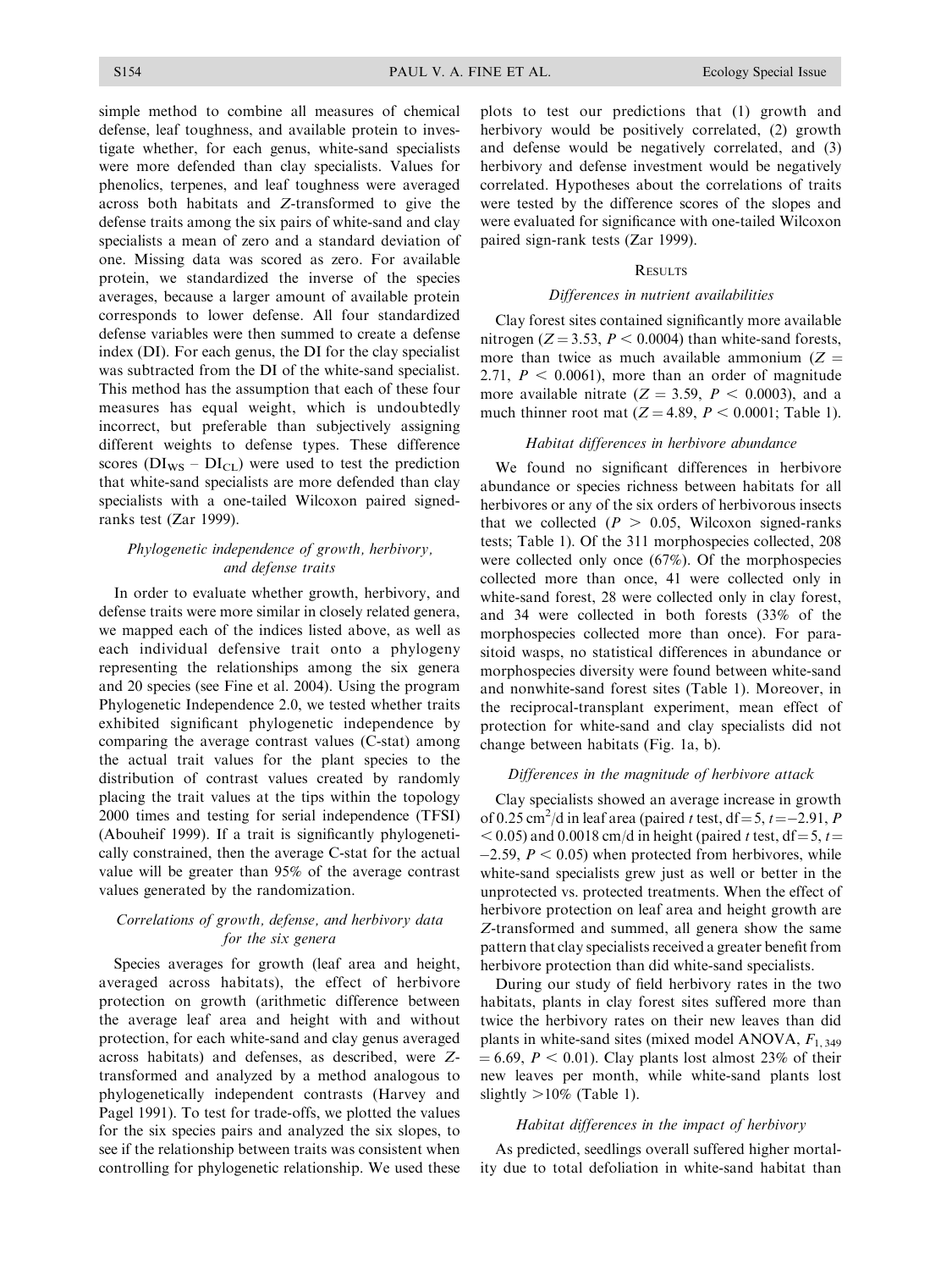TABLE 1. Comparisons of white-sand and clay forests for leaf litter depth, nitrogen availability, young-leaf herbivory, and insect abundance and morphospecies richness (means  $\pm$  se reported).

| Variable                                                                                             | Clay forest sites             | White-sand forest sites      |
|------------------------------------------------------------------------------------------------------|-------------------------------|------------------------------|
| Root mat (cm) $(N = 44$ plots)                                                                       | $0.91 \pm 1.0^{\rm a}$        | $8.48 \pm 0.6^{b}$           |
| Nitrogen availability (ppm) from ion-exchange resin bags ( $N = 27$ resin bags)                      |                               |                              |
| $NO_3^-$                                                                                             | $349.2 \pm 25.7$ <sup>b</sup> | $25.6 \pm 13.8$ <sup>a</sup> |
| $NH_4$ <sup>+</sup>                                                                                  | $135.2 \pm 32.7$ <sup>b</sup> | $62.1 \pm 17.5$ <sup>a</sup> |
| Total nitrogen                                                                                       | 484.4 $\pm$ 43.0 <sup>b</sup> | $87.7 \pm 23.0$ <sup>a</sup> |
| Herbivory (% leaf eaten/mo) ( $N = 355$ individuals)                                                 | $22.8 \pm 4.3$ <sup>b</sup>   | $10.3 \pm 3.3$ <sup>a</sup>  |
| Insect herbivore abundance ((no. individuals) (light trap) <sup>-1</sup> $\cdot$ h <sup>-1</sup> )   |                               |                              |
| Total insect herbivore abundance                                                                     | $87.2 \pm 12.6$ <sup>a</sup>  | $74.8 \pm 18.1$ <sup>a</sup> |
| Blattoid abundance                                                                                   | $3.0 \pm 0.7$ <sup>a</sup>    | $2.6 \pm 0.9$ <sup>a</sup>   |
| Coleopteran abundance                                                                                | $20.0 \pm 9.0$ <sup>a</sup>   | $22.4 \pm 7.8$ <sup>a</sup>  |
| Hemipteran abundance                                                                                 | $7.6 \pm 4.9$ <sup>a</sup>    | $13.4 \pm 11.7$ <sup>a</sup> |
| Homopteran abundance                                                                                 | $20.0 \pm 4.5$ <sup>a</sup>   | $17.0 \pm 1.9$ <sup>a</sup>  |
| Orthopteran abundance                                                                                | $36.6 \pm 8.2$ <sup>a</sup>   | $19.2 \pm 3.6$ <sup>a</sup>  |
| Insect herbivore species richness ((no. morphospecies) (light trap) <sup>-1</sup> ·h <sup>-1</sup> ) |                               |                              |
| Total insect herbivore morphospecies                                                                 | $45.0 \pm 4.3$ <sup>a</sup>   | $34.8 \pm 3.9$ <sup>a</sup>  |
| Blattoid morphospecies                                                                               | $2.6 \pm 0.5$ <sup>a</sup>    | $2.4 \pm 0.8$ <sup>a</sup>   |
| Coleopteran morphospecies                                                                            | $7.6 \pm 2.1$ <sup>a</sup>    | $8.0 \pm 2.0$ <sup>a</sup>   |
| Hemipteran morphospecies                                                                             | $3.2 \pm 1.0^{\circ}$         | $2.0 \pm 0.4$ <sup>a</sup>   |
| Homopteran morphospecies                                                                             | $15.8 \pm 2.8$ <sup>a</sup>   | $11.4 \pm 2.0$ <sup>a</sup>  |
| Orthopteran morphospecies                                                                            | $15.8 \pm 1.7$ <sup>a</sup>   | $10.8 \pm 2.1$ <sup>a</sup>  |
| Parasitoid wasp ((no. individuals) site <sup>-1</sup> (malaise trap) <sup>-1</sup> for 2 yr)         |                               |                              |
| Total parasitoid wasp abundance                                                                      | $67.7 \pm 28.5$ <sup>a</sup>  | $59.9 \pm 10.8^{\rm a}$      |
| Total parasitoid species and morphospecies                                                           | $25.5 \pm 6.4$ <sup>a</sup>   | $22.0 \pm 3.3$ <sup>a</sup>  |

Note: Significant differences between forests are indicated by different superscript letters within a row (mixed-model ANOVA, effect of habitat for herbivory, Wilcoxon signed-ranks tests between habitats for litter depth, nitrogen availability, insect abundance, and species richness).

they did in clay habitat (effect of habitat,  $F_{1,84} = 4.96$ ,  $P <$ 0.05). In addition, white-sand specialists suffered significantly more mortality than did clay specialists in both habitats (effect of origin,  $F_{1,84} = 22.8$ ,  $P < 0.0001$ ; Fig. 2).

#### Differences in defense investment

Type of defense.—We found strong evidence for phylogenetic constraint for type of defense. The main effect of genus was always significant for differences in terpenes, phenolics, leaf toughness, and available foliar protein. Moreover, it is clear that different genera are relying on different defense strategies, as each of the six genera had a distinct defense investment pattern (see Appendix C). For example, only two genera, Oxandra and Protium, contained measurable terpenes identified by GCMS (Appendix C). Similarly, only two genera, Pachira and Parkia had white-sand specialists with obviously tougher leaves than clay specialists. The pattern of high phenolic investment and low available foliar protein in white-sand specialists was more consistent across the six genera, but still there were exceptions (Oxandra and Protium for phenolics, Mabea for available protein; Fig. 3).

Whereas different genera invest in different defensive strategies, we found no consistent relationship between any particular defensive traits that would suggest either a negative trade-off or a synergistic relationship between defense types (Fig. 3).

Amount of defense investment.—We found that fivesixths of the genera have a higher defense index (DI) in the white-sand congener than in the clay congener, and that our prediction of higher defense in the white-sand is supported (one-tailed Wilcoxon paired signed-ranks test,  $T_{0.05(1), 6} = 1, P < 0.05,$  Fig. 3).

For phenolic compounds, white-sand specialists overall had significantly higher values for both total phenolics (effect of origin,  $F_{1,292} = 50.3$ ,  $P < 0.0001$ ) and phenolic : protein ratios  $(F_{1,292} = 128.2, P <$ 0.0001) with, respectively, three-sixths and four-sixths of the genera exhibiting significant relationships in the predicted direction (Fig. 3, see Appendix D). The two genera that invested in terpenes, Protium and Oxandra, exhibited very different patterns of terpene investment in their white-sand and clay specialists (see Appendix D). Oxandra xylopiodies, the clay specialist, had significantly higher sesquiterpene and total terpene concentrations than *O. euneura*, the white-sand specialist ( $P < 0.05$ , Tukey tests; see Appendix D). In contrast, Protium white-sand specialists had higher monoterpene and total terpene concentrations than did Protium clay specialists  $(P < 0.05$ , Tukey tests; see Appendix D). Both Oxandra and Protium white-sand species had significantly higher concentrations of diterpenes and other resins than did their respective clay specialists (see Appendix D).

There was no overall effect of origin on leaf toughness (see Appendix D). In contrast, white-sand species had lower available protein in their leaves than clay specialists (significant effect of origin,  $F_{1,292} = 393.5$ ,  $P <$ 0.0001; see Appendix D).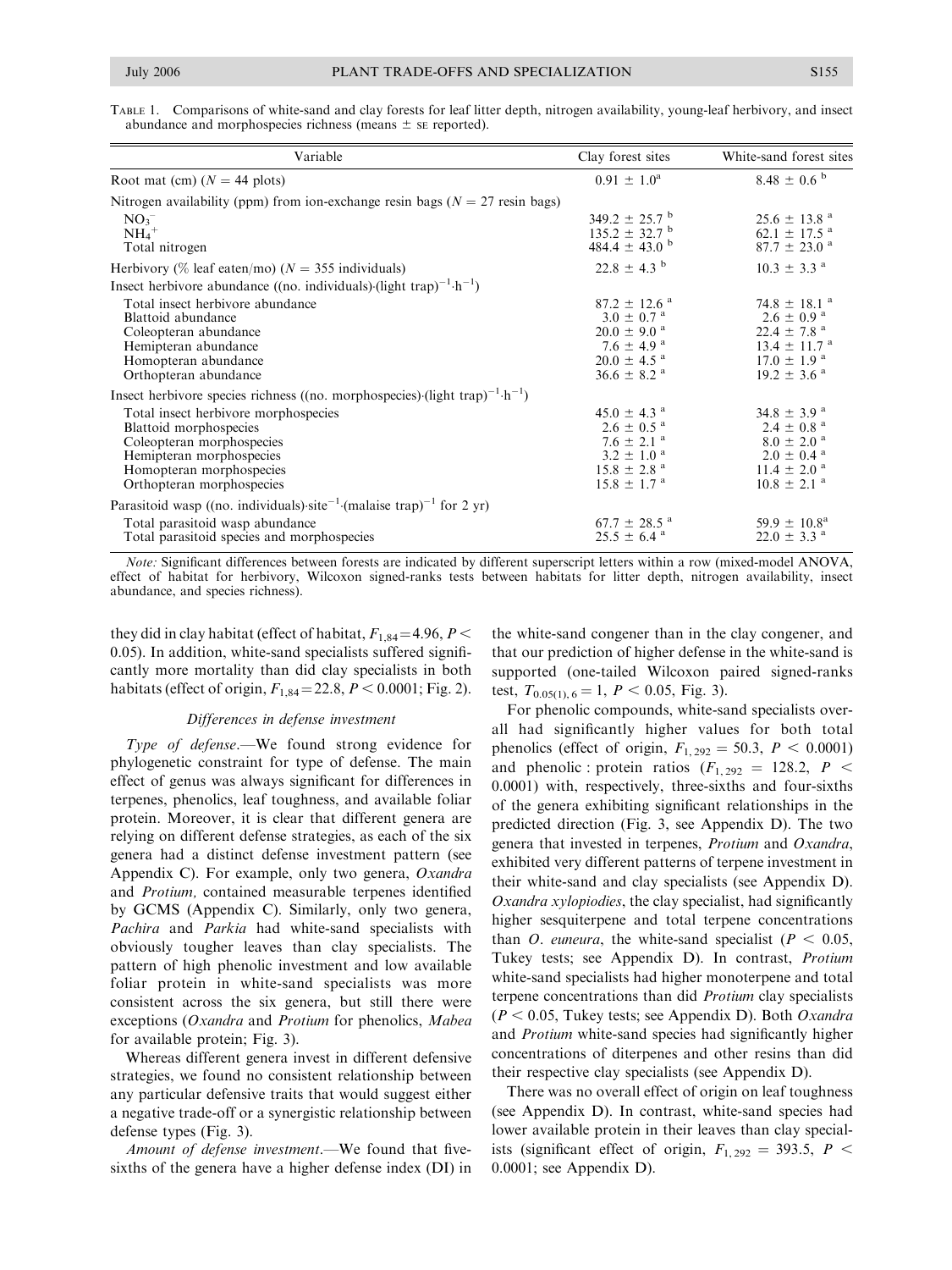

FIG. 1. The effect of origin and habitat in the reciprocal-transplant experiment for (a) the effect of herbivore protection on leaf growth  $(cm^2/d)$ , (b) the effect of herbivore protection on height growth  $(rm/d)$ , (c) total terpenes and resins (mL terpenes/mg of dry leaf material), (d) total phenolics (g phenolics/g dry leaf material), (e) phenolic : protein ratio (phenolics divided by available protein, a unitless ratio), (f) leaf toughness (grams of mass to punch a 3-mm rod through a leaf; 1.0  $g = 1.38$  kPa), and (g) available protein (g soluble protein/g dry leaf material). Histograms show means  $\pm$  se. Different letters above bars indicate significant differences among the different groups (Tukey tests).

#### Defensive traits and phenotypic plasticity

There was no significant overall effect of habitat for terpenes (Fig. 1c). Aside from the outlier behavior by one species, there was no evidence of phenotypic plasticity in phenolic investment (Fig. 1d). Swartzia cardiosperma is the only species of 20 in the experiment that showed a significant effect of habitat for phenolic : protein ratios (see Appendix C).

The effect of habitat on leaf toughness was highly significant ( $F_{1,388} = 51.6, P < 0.0001$ ; Fig. 1f). Sixteen of 17 species measured had greater leaf toughness in whitesand than clay habitat; three of those were significant (see Appendix C). In contrast, even though nitrogen availabilities differed by more than five times in the two habitats, there was no significant effect of habitat on available protein for either white-sand or clay specialists (Fig. 1g).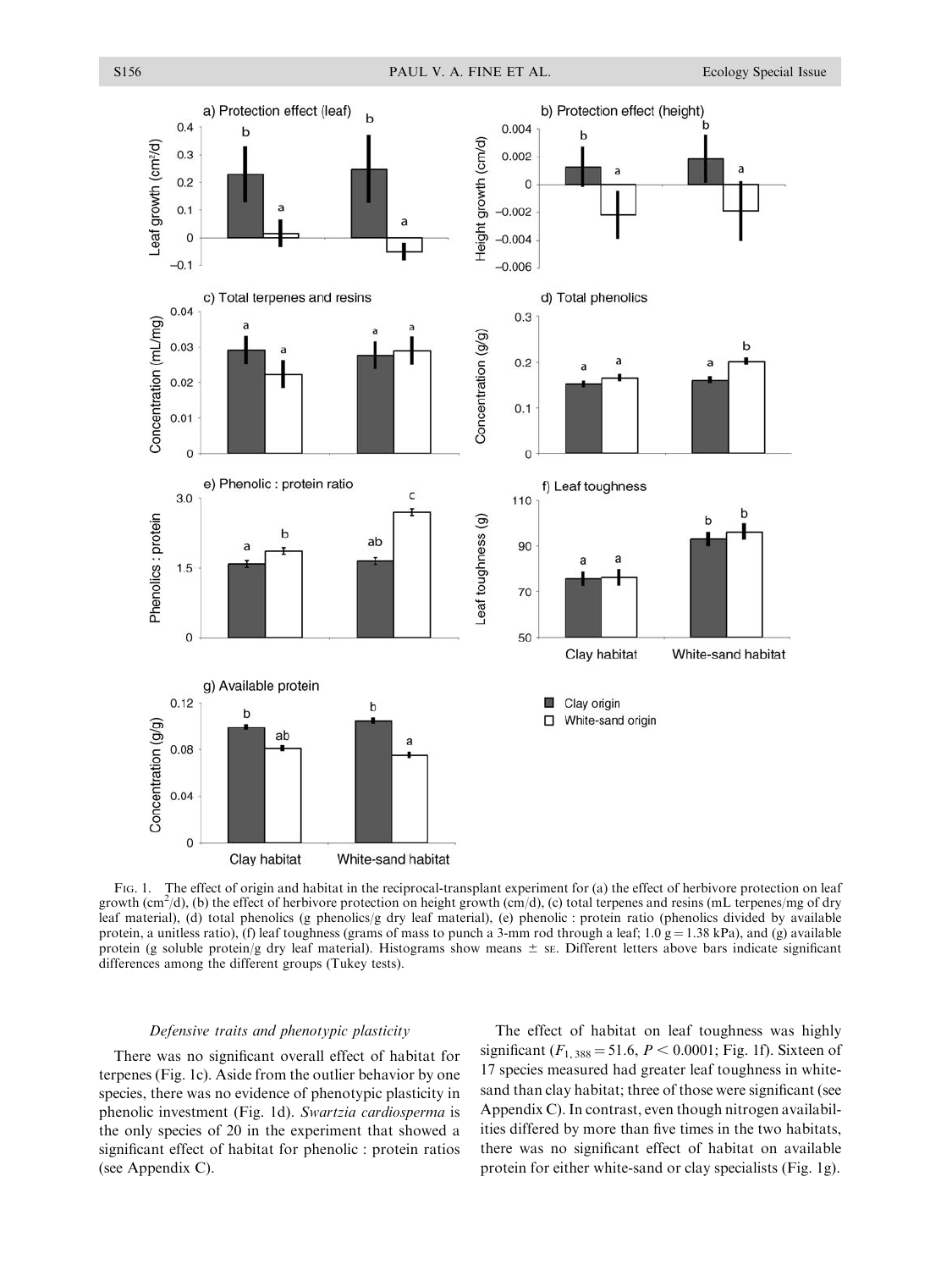

FIG. 2. Mortality results of the 100% defoliation experiment. Bars show average mortality  $(\pm s)$  for each origin and habitat combination. Different letters above bars indicate significant differences (post hoc tests, studentized  $t$  distribution).

#### Evaluating the trade-off: growth vs. defense vs. herbivory

The growth index (GI) and the herbivory index (HI) showed a significant positive relationship (all six of the genera with positive slope,  $T_{0.05(1), 6} = 0$ ,  $P < 0.025$ ; Fig. 4a). There was a significant negative trade-off between GI and total DI, with five-sixths of the genera showing a negative slope  $(T_{0.05(1),6} = 1, P < 0.05,$ Wilcoxon paired signed-ranks test; Fig. 4b). Finally, DI showed a significant negative relationship with HI  $(T_{0.05(1), 6} = 1, P < 0.05;$  Fig. 4c).

#### Phylogenetic independence of growth and defensive traits

There was evidence for significant phylogenetic dependence for total phenolics (C-stat  $= 0.34$ ,  $P <$ 0.002), terpenes (C-stat = 0.34,  $P < 0.002$ ), and leaf toughness (C-stat = 0.32,  $P < 0.012$ ). The defense index (C-stat  $= 0.23$ ,  $P < 0.11$ ) and available protein (C-stat  $=$ 0.11,  $P < 0.148$ ) exhibited a trend toward phylogenetic constraint. We found no evidence for phylogenetic constraint in GI (C-stat  $= 0.07$ ,  $P < 0.35$ ) and the protection effect index (C-stat =  $0.01$ ,  $P < 0.399$ ), results that in part might reflect an artifact of our design because our sampling within each genus was limited to paired white-sand and clay specialists, which maximized the variation between closely related species.

#### **DISCUSSION**

#### Habitat differences in herbivore populations

Two separate measures of herbivorous insect communities found statistically similar diversity and abundance in the two forest types. In addition, a full third of the morphospecies that were collected more than once occurred in both habitats. These results are likely explained by the large home range and dispersal capabilities of many herbivorous insects (Stork 1988), coupled with the fact that most white-sand forest



|          | Terpenes | Tannins | Toughness | Protein | $DI_{ws}$<br>$-DI_{CL}$ |
|----------|----------|---------|-----------|---------|-------------------------|
| Mabea    |          |         |           |         | $-0.818$                |
| Oxandra  |          |         |           |         | 0.824                   |
| Pachira  |          |         |           |         | 4.749                   |
| Parkia   |          |         |           |         | 1.234                   |
| Protium  |          |         |           |         | 2.577                   |
| Swartzia |          |         |           |         | 0.870                   |

FIG. 3. The defense index (DI) scores for each genus are plotted, showing the difference between clay (CL) and white-sand (WS) specialists. The three-letter labels of the lines correspond to the genus table below the plot. Black boxes in the table indicate a significantly higher defensive trait for that genus in the white-sand specialist, and shaded boxes indicate a significantly higher defensive trait for the clay specialist (contrary to predictions). The final column shows the DI scores for each genus, with a negative number signifying a score in the direction contrary to predictions.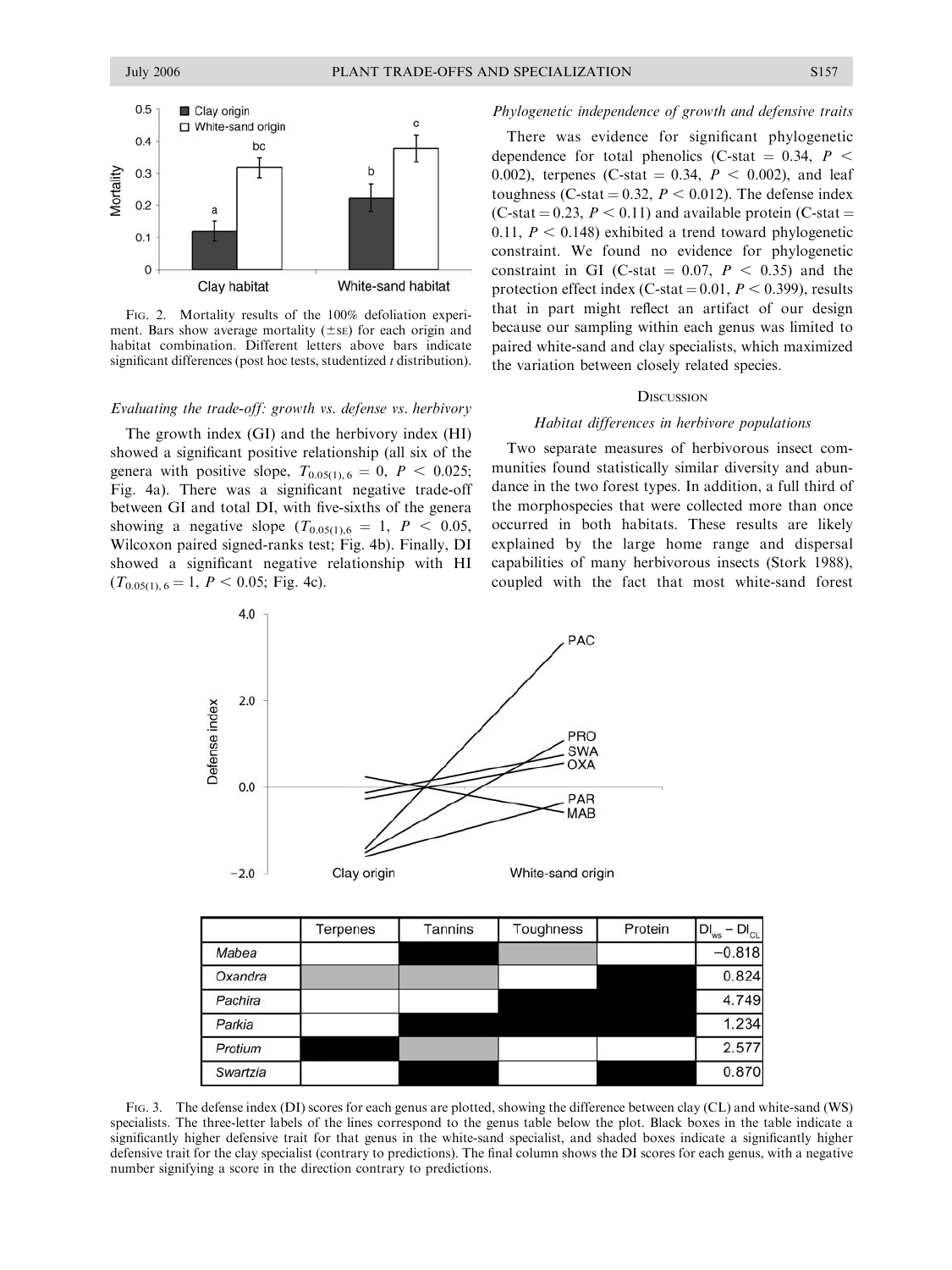





c) Herbivory vs. defense



Protection effect index

FIG. 4. Plots of the six species pairs for (a) growth rate index vs. protection effect index, (b) growth rate index vs. defense index, and (c) herbivory vs. defense index. The consistency and magnitude of these slopes were used to test the predictions of the growth–defense trade-off hypotheses. The three-letter labels correspond to the six genera listed in Fig. 3.

habitats in the Iquitos area are only a few square kilometers. It is important to recognize that our herbivore sampling was extremely limited and precludes us from drawing definitive conclusions concerning the relative abundance of herbivore populations in whitesand and clay habitats. Nevertheless, our herbivore estimates represent two independent corroborations that insect herbivores indeed range into white-sand forests. Moreover, these patterns are consistent with our herbivory data from the reciprocal-transplant experiment showing that clay specialist seedlings were attacked at similar frequencies whether they were transplanted into clay or white-sand forests (Fig. 1a, b).

### Habitat differences in the impact of herbivory

We predicted that the impact of herbivory would be greater in a white-sand forest, because it is more difficult for plants to replace the nitrogen lost to herbivores (Coley 1987b, Craine et al. 2003). This prediction was supported by the fact that all plants transplanted into white-sand forest had significantly higher mortality when defoliated than those transplanted into clay forest (Fig. 2).

In the defoliation experiment, white-sand specialists suffered a significantly higher mortality rate than did clay specialists (Fig. 2), confirming a key prediction of the growth–defense trade-off that white-sand specialists ought to have more difficulty replacing tissue lost to herbivores (Coley et al. 1985). This differential response to defoliation by species adapted to low-fertility soils vs. species adapted to high-fertility soils was also found in a study in Singapore (Lim and Turner 1996). Thus, when heavily defended white-sand species are defoliated, they lose costly leaves that represent a high percentage of their energy budget. Due to their slow growth rate, they are then unable to compensate, and this in turn increases their mortality rate (Coley et al. 1987b). For this reason the impact of herbivory appears to be substantially greater for plants adapted to low-resource conditions.

## Differences in defense investment

Type of defense.—Different genera adopted dramatically different defensive strategies. There was a consistent signal of phylogenetic constraint in our analyses of plant defenses, as genus was a significant factor in each defense variable (see Appendices B and D), and tests for phylogenetic independence confirmed this. In terms of terpenes, phenolics, toughness, and low nutrition, there was no consistent ''syndrome'' of defensive investment in the six genera; instead, each genus allocated to different combinations of these (and presumably other unmeasured) traits. Indeed, there is little theoretical or empirical support for the idea of a general negative trade-off between types of defensive strategies (Koricheva et al. 2004, Agrawal and Fishbein 2006).

Amount of defensive investment.—For Protium, we found higher concentrations of terpenes in white-sand specialists as predicted, but for Oxandra the reverse pattern was found (Fig. 3). The terpene profile of Oxandra is driven by sesquiterpenes, which could possibly be serving a function other than defense, or do not function in a dosage-dependent fashion (Gershenzon and Croteau 1991, Langenheim 1994). In contrast to sesquiterpenes, both Protium and Oxandra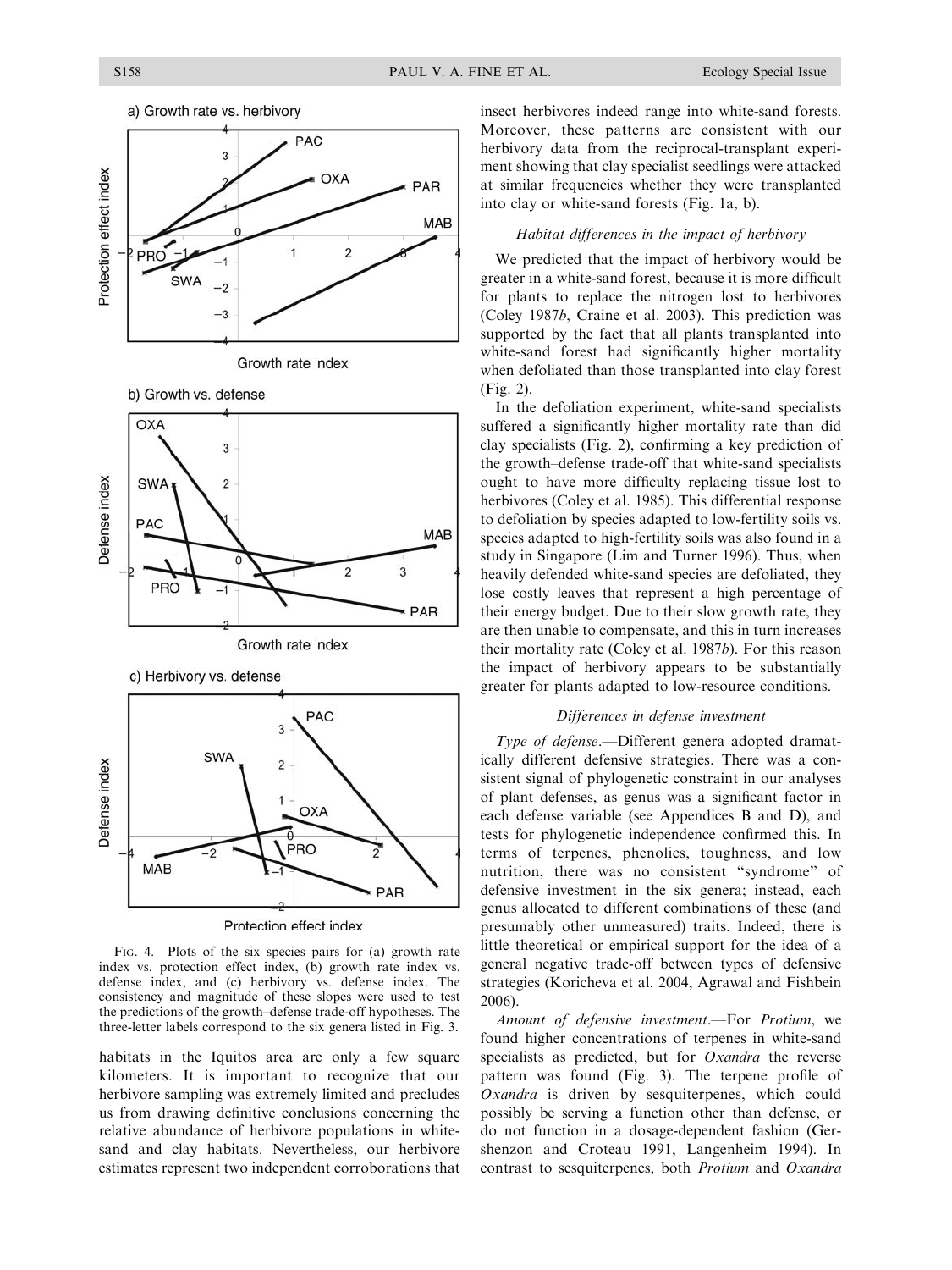white-sand specialists were found to have higher diterpenes and other resins compared to clay specialists (see Appendix B). Diterpenes are not volatile and are thought to be either toxic (Lerdau and Penuelas 1993) or a type of physical defense against herbivores or pathogens (Langenheim 1994).

Total phenolics and phenolic : protein ratios were significantly higher overall for white-sand specialists than for clay specialists (see Appendix B). In our study, percentage dry mass of total phenolics ranged 3–37%, a large range that is certainly an overestimate and highlights the difficulty of precise phenolic quantification in the laboratory (Appel et al. 2001). Finally, we found significantly less available protein in white-sand specialists. This was the most consistent trait, with fivesixths of the species pairs showing the same pattern (see Appendix D).

#### Defensive traits and phenotypic plasticity

We did not find many cases of phenotypic plasticity in the seedlings' allocation to chemical defenses. Very few species had significant increases or decreases in terpenes or phenolics due to habitat (Fig. 1c, d). Similarly, available foliar protein did not change depending on where the seedlings were planted (Fig. 1g), even though nutrient levels were significantly different between the two habitats. We conclude that, for the genera in our study, herbivore resistance due to chemical defenses and available protein content is due to genetically based, fixed traits (but see Boege and Dirzo 2004). Thus, defense differences result from natural selection by herbivores and are not just passive responses to differences of available nutrients in the soils.

In contrast to our results with chemical and nutritional defenses, we found a strong overall effect of habitat on leaf toughness, which was significant for three species (Fig. 1f; see Appendix C). Overall, we found that leaf toughness was significantly higher for white-sand species in only two genera, *Parkia* (which we were not able to measure with our penetrometer, but for which the pattern was obvious) and Pachira. In contrast, two previous studies found that white-sand plants had significantly tougher leaves than clay plants (Coley 1987a, Choong et al. 1992). These studies did not take phylogeny into account, but their results for white-sand and clay species averages were much more divergent than ours. One possibility for the discrepancy is that toughness in these two studies was only measured in the plants' home habitats. While our results in no way negate the potentially strong selective effect of herbivores on sclerophylly, they do suggest that future comparisons of white-sand and clay species should not only be controlled for phylogenetic relationships, but also for resource availability.

#### Evaluating the growth–defense trade-off

The evolutionary trade-off between growth and defense is illustrated by the data graphed in Fig. 4. When the protection effect of each species is plotted against the overall growth rate (Fig. 4a), all six genera exhibited a positive relationship. In each genus, herbivores selectively attacked the faster growing species more than the slower growing species. This is evidence that faster growing plants have lower resistance to herbivores, consistent with the predictions of the growth–defense trade-off. Coley (1983, 1987b) found the same relationship in Panama where the growth rates of 40 species of trees were positively correlated with their rates of herbivory.

In the graphs of Fig. 4a, the lengths of the lines correspond to the amount of variation in growth rate and antiherbivore traits within the species (white-sand and clay) of each genus. For example, some genera like Parkia are represented by longer lines in the horizontal direction (Fig. 4a), because this genus includes both shade-tolerant species and those that thrive in high-light conditions. Therefore, the clay specialist in Parkia is a very fast grower relative to the Protium and Swartzia species, all of which are shade-tolerant species and never found in tree-fall gaps (P. V. A. Fine, personal observation). Yet the fact that the slopes of the six lines in Fig. 4a are so similar suggests the existence of a universal trade-off, even among species with such disparate growth rates and defensive strategies.

When the defense index (DI) scores for the six genera are plotted against their growth rate index (GI) (Fig. 4b), we found a significant negative relationship, with five of the six genera having higher DI scores in the slower vs. faster growing species. The slopes in this graph exhibit much more variation than the growth vs. herbivory graph (Fig. 4a), likely due to the coarse method by which we attempted to quantify defense investment in these species. The one outlier genus, Mabea, shows the opposite relationship than the other five genera, with a higher DI score in its faster growing, clay specialist. Because the slower growing (white-sand specialist) Mabea received the least amount of attack from herbivores in the experiment (see Appendix B), it seems likely that it actually is very well defended and we failed to accurately quantify its defensive investment. One reason for this may be that Mabea is the only genus of the six that produces copious white latex, and we did not quantify this trait in our comparisons. The herbivory vs. defense graph (Fig. 4c) echoes this point, with *Mabea* the only genus whose DI score does not match its herbivory index score.

## Phylogenetic approach to studying the growth–defense trade-off

Our approach using multiple pairs of congeners from ecologically divergent habitats differs from some other more quantitative approaches that have used data on branch lengths from a phylogenetic tree to test for correlations between particular traits and habitat association (Cavender-Bares et al. 2004). In our approach, we ignore branch lengths by design, since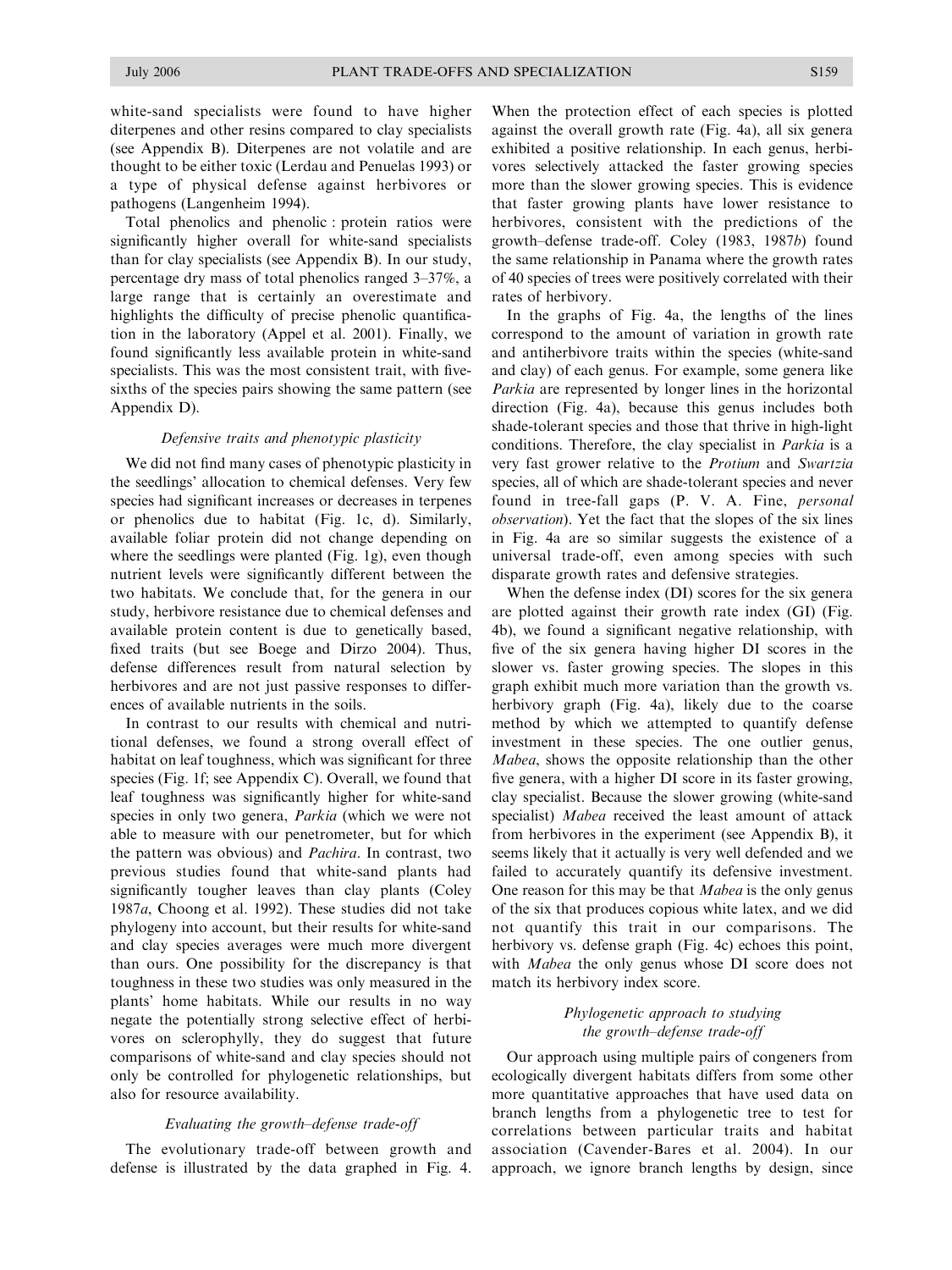each of our genus pairs includes just one representative from each habitat type. But in terms of comparisons of growth rate, herbivory, and overall defense as it relates to white-sand and clay specialization, our results indicate that variation in branch lengths among our pairs matters very little: All six pairs exhibit similar trade-offs (Fig. 4a). Moreover, if this trade-off has a bearing on a plant's distribution onto white-sand and clay soils, then evidence for it must be present both in the most recently derived specialist pairs as well as in pairs of species that have persisted for millennia in their particular habitats. By contrast, if we were interested in the evolution of particular traits (like phenolics per se), then inclusion of some estimate of divergence time (and denser sampling within genera) would certainly be warranted.

One limitation of the congeneric pair approach is that one's sample is limited to genera that include species that occur in both of the habitats of interest. It would be interesting to compare genera that were restricted to only white-sand or only clay habitats to see if the growth–defense trade-off was evident in comparisons with their sister taxa (that were specialists to the contrasting habitat). Our way of calculating a defense index (DI) works well precisely because defensive traits are phylogenetically conserved between close relatives, allowing for quantitative comparisons of the same qualitative trait. If we used pairs of taxa that were not closely related, it would become much more difficult to capture the defense allocation of each contrasting species within a DI, although protection effect would still be an appropriate measure for comparison.

Including a phylogenetic context is vital for studies of the growth–defense trade-off for at least two reasons. First, controlling for phylogeny is critical because it reduces the noise of interspecific variation that can easily obscure the true patterns in the data (Agrawal and Kotanen 2003). For example, there is substantial variation in both growth and herbivory rates among these six species pairs (Fig. 4a). Indeed, if phylogenetic relationships are ignored and one plots all 12 species averages for growth and herbivory together, the correlation between growth and herbivory disappears. Such an analysis treats each species' average for growth rate and defense as an independent data point, an assumption that is clearly not valid (Harvey and Pagel 1991).

Second, it allows one to make direct inferences about the phylogenetic patterns of plant defensive traits and how they relate to habitat specialization. For example, terpenes, phenolics, and leaf toughness in our genera exhibit strong signals of phylogenetic constraint. But, since species within those genera have a diverse group of defensive options, this apparent lack of evolutionary lability to completely turn on or off investment into a particular class of defense does not result in lineages becoming ecologically constrained to one particular soil type. For this reason, we observed no signal of phylogenetic constraint in protection effect (i.e., amount of herbivory) or growth in the genera. This is almost certainly due to the fact that the relevant traits that confer resistance to herbivores in low-resource habitats and faster growth in high-resource habitats are evolutionarily labile and involve quantitative increases and decreases of already-present qualitative traits related to growth and defense.

### **CONCLUSIONS**

By manipulating the presence of herbivores, we discovered that defense differences interact with edaphic factors to restrict species to their specialized habitats. Although the potential for herbivore attack was similar in the two habitats, the impact of herbivory on growth and survivorship was much stronger in white-sand forest, giving solid evidence of strong selection for effective defense in white-sand forests. Measurements of defenses confirmed that white-sand specialists have a higher overall defense investment, although each genus expressed a different combination of defensive traits. These results confirmed theoretical predictions that species in low resource habitats evolve a higher optimal defense investment. By testing for defense and growth differences in white-sand and clay specialists within an explicit phylogenetic framework, our results strengthen the case that the trade-off between growth and defense is universal and governs patterns of plant distribution. This fundamental trade-off, mediated by herbivores, represents an important mechanism of plant coexistence that has been largely overlooked in studies of plant habitat specialization and niche assembly. Furthermore, this interaction between herbivory and resource heterogeneity should promote divergent selection in plant growth and defense strategies that increase the potential for ecological speciation.

#### **ACKNOWLEDGMENTS**

We thank the Peruvian Ministry of Natural Resources (INRENA) for permission to conduct this study; D. Del Castillo, L. Campos, E. Rengifo, and S. Tello of the Instituto de Investigaciones de la Amazonía Peruana (IIAP) for logistical support and permission to work in and around the Estación Allpahuayo; E. Aquituari, M. Ahuite, J. Guevara, M. Jackson, M. Olórtegui, J. Reed, and F. Vacalla for field assistance; P. Evans, J. Becerra, and M. Lott, for advice on terpene analyses; J. Heath, K. Pickering, and C. Cohen for assistance in the Appel/Schultz lab; J. Alvarez, L. Bohs, D. Dearing, D. Feener, R. Foster, T. Kursar, and S. Schnitzer, for advice during the entire project; and A. Agrawal, M. Ayres, S. DeWalt, G. Paoli, and an anonymous reviewer for improving the manuscript. Support was provided by an NSF Predoctoral Fellowship to P. V. A. Fine, an NSF Doctoral Dissertation Improvement Grant to P. V. A. Fine and P. D. Coley, the Michigan Society of Fellows to P. V. A. Fine, an NSF Long-term Research in Environmental Biology Grant to J. C. Schultz, and NSF grant DEB 0234936 to P. D. Coley.

#### LITERATURE CITED

Abouheif, E. 1999. A method for testing the assumption of phylogenetic independence in comparative data. Evolutionary Ecology Research 1:895–909.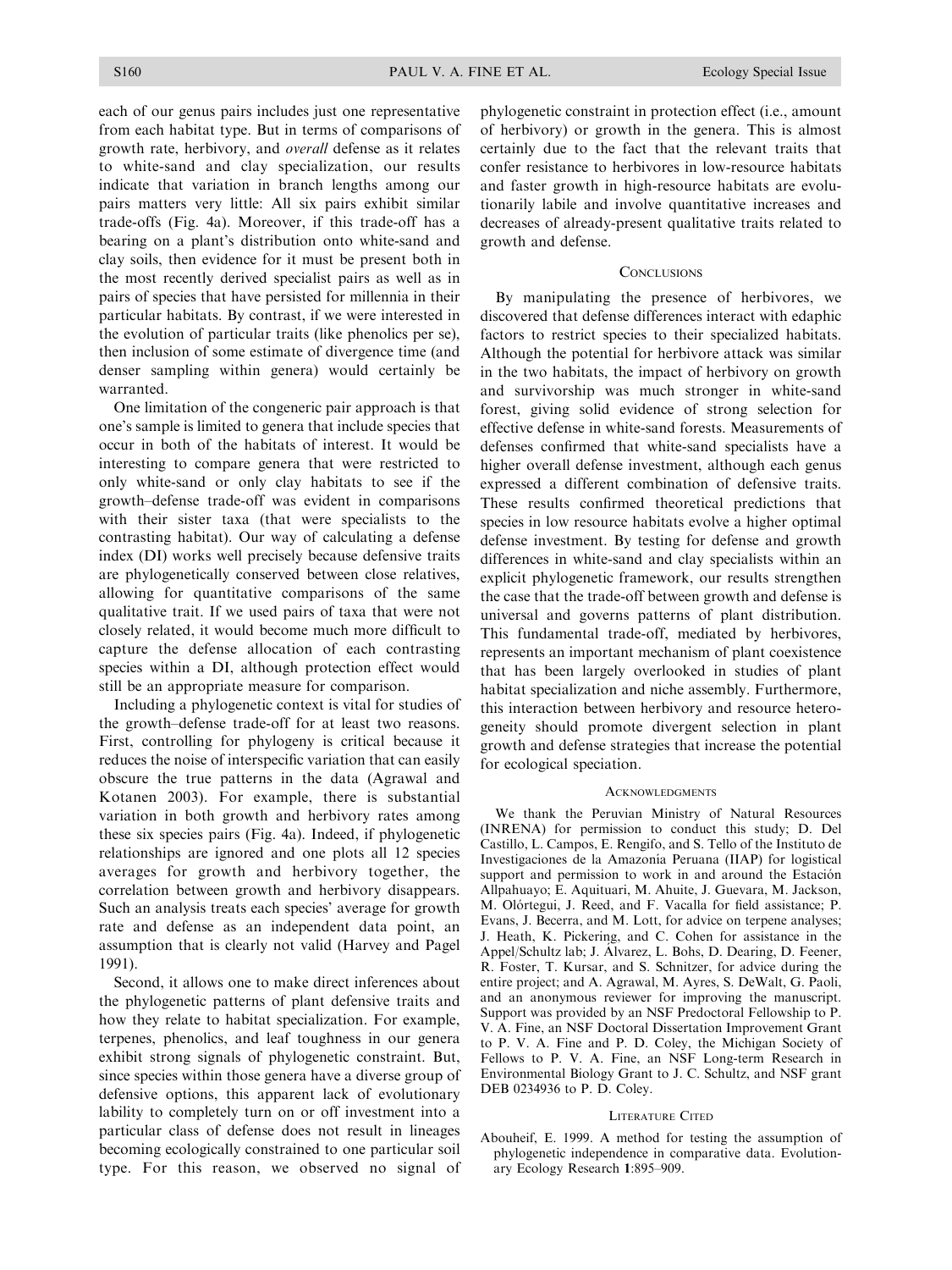- Agrawal, A. A., and M. Fishbein. 2006. Plant defense syndromes. Ecology 87:S132–S149.
- Agrawal, A. A., and P. M. Kotanen. 2003. Herbivores and the success of exotic plants: a phylogenetically controlled experiment. Ecology Letters 6:712–715.
- Appel, H. M., H. Govenor, M. D'Ascenzo, E. Siska, and J. C. Schultz. 2001. Limitations of Folin assays of foliar phenolics in ecological studies. Journal of Chemical Ecology 27:761– 778.
- Ashton, P. S. 1969. Speciation among tropical forest trees: some deductions in the light of recent evidence. Biological Journal of the Linnean Society 1:155–196.
- Bernays, E. A., G. Cooper Driver, and M. Bilgener. 1989. Herbivores and plant tannins. Advances in Ecological Research 19:263–302.
- Binkley, D., and P. Matson. 1983. Ion-exchange resin bag method for assessing forest soil-nitrogen availability. Soil Science Society of America Journal 47:1050–1052.
- Boege, K., and R. Dirzo. 2004. Intraspecific variation in growth, defense and herbivory in Dialium guianense (Caesalpiniaceae) mediated by edaphic heterogeneity. Plant Ecology 175:59–69.
- Bunce, J. A., B. F. Chabot, and L. N. Miller. 1979. Role of annual leaf carbon balance in the distribution of plant species along an elevational gradient. Botanical Gazette 140:288–294.
- Carson, W., and R. Root. 2000. Herbivory and plant species coexistence: community regulation by an outbreaking phytophagous insect. Ecological Monographs 70:73–99.
- Cavender-Bares, J., D. D. Ackerly, D. A. Baum, and F. A. Bazzaz. 2004. Phylogenetic overdispersion in Floridian oak communities. American Naturalist 163:823–843.
- Choong, M, P. Lucas, J. Ong, B. Pereira, H. Tan, and I. Turner. 1992. Leaf fracture toughness and sclerophylly: their correlations and ecological implications. New Phytologist  $121.597-610.$
- Close, D. C., and C. McArthur. 2002. Rethinking the role of many plant phenolics—Protection from photodamage not herbivores? Oikos 99:166-172.
- Cody, M. L. 1978. Distribution ecology of Happlopappus and Chrysothamnus in the Mohave desert. I. Niche position and nice shifts on north-facing granitic slopes. American Journal of Botany 65:1107–1116.
- Coley, P. D. 1983. Herbivory and defensive characteristics of tree species in a lowland tropical forest. Ecological Monographs 53:209–233.
- Coley, P. D. 1987a. Patrones en las defensas de las plantas: ¿porqué los herbívoros prefieren ciertas especies? Revista Biologica Tropical 35(Supplement 1):151–164.
- Coley, P. D. 1987b. Interspecific variation in plant antiherbivore properties: the role of habitat quality and rate of disturbance. New Phytologist 106(Supplement):251–263.
- Coley, P. D., J. P. Bryant, and F. S. Chapin, III. 1985. Resource availability and plant anti-herbivore defense. Science 230: 895–899.
- Coomes, D. A., and P. J. Grubb. 1998. Responses of juvenile trees to above- and belowground competition in nutrientstarved Amazonian rain forest. Ecology 79:768–782.
- Craine, J., W. Bond, W. Lee, P. Reich, and S. Ollinger. 2003. The resource economics of chemical and structural defenses across nitrogen supply gradients. Oecologia 442:547–556.
- Denno, R. F., C. Gratton, M. A. Peterson, G. A. Langellotto, D. L. Finke, and A. F. Huberty. 2002. Bottom-up forces mediate natural-enemy impact in a phytophagous insect community. Ecology 83:1443–1458.
- Edwards, C., J. Read, and G. Sanson. 2000. Characterising sclerophylly: some mechanical properties of leaves from heath and forest. Oecologia 123:158–167.
- Fine, P. V. A. 2004. Herbivory and the evolution of habitat specialization by trees in Amazonian forests. Dissertation. University of Utah, Salt Lake City, Utah, USA.
- Fine, P. V. A., D. Daly, G. Villa, I. Mesones, and K. Cameron. 2005. The contribution of edaphic heterogeneity to the evolution and diversity of Burseraceae trees in the western Amazon. Evolution 59:1464–1478.
- Fine, P. V. A., I. Mesones, and P. D. Coley. 2004. Herbivores promote habitat specialization by trees in Amazonian forests. Science 305:663–665.
- García, R., M. Ahuite, and M. Olórtegui. 2003. Clasificación de bosques sobre arena blanca de la zona reservada Allpahuayo-Mishana. Folia Amazónica 14:17-26.
- Gentry, A. H. 1986. Endemism in tropical versus temperate plant communities. Pages 153–181 in M. E. Soulé, editor. Conservation biology: the science of scarcity and diversity. Sinauer, Sunderland, Massachusetts, USA.
- Gershenzon, J., and R. Croteau. 1991. Terpenoids. Pages 165– 219 in G. A. Rosenthal and M. R. Berenbaum, editors. Herbivores, their interactions with secondary metabolites. Volume 1. The chemical participants. Academic Press, New York, New York, USA.
- Grover, J. P., and R. D. Holt. 1998. Disentangling resource and apparent competition: realistic models for plant– herbivore communities. Journal of Theoretical Biology 19: 353–376.
- Grubb, P. J. 1986. Sclerophylls, pachyphylls, and pycnophylls: the nature and significance of hard leaf surfaces. Pages 137– 150 in B. Juniper and T. Southwood, editors. Insects and the plant surface. Edward Arnold, London, UK.
- Hagerman, A. E., and K. M. Klucher. 1986. Tannin–protein interactions. Pages 67–76 in V. Cody, E. Middleton, and J. Harborne, editors. Plant flavonoids in biology and medicine: biochemical, pharmacological and structure activity relationships. Alan R. Liss, New York, New York, USA.
- Harborne, J. B. 1991. Recent advances in the ecological chemistry of plant terpenoids. Pages 399–426 in J. B. Harborne and F. A. Tomes-Barberan, editors. Ecological chemistry and biochemistry of plant terpenoids. Clarendon Press, Oxford, UK.
- Harley, C. D. G. 2003. Abiotic stress and herbivory interact to set range limits across a two-dimensional stress gradient. Ecology 84:1477–1488.
- Harvey, P. H., and M. D. Pagel. 1991. The comparative method in evolutionary biology. Oxford University Press, Oxford, UK.
- Herms, D. A., and W. J. Mattson. 1992. The dilemma of plants: to grow or defend. Quarterly Review of Biology 67: 283–335.
- Janzen, D. H. 1974. Tropical blackwater rivers, animals, and mast fruiting by the Dipterocarpaceae. Biotropica 6:69–103.
- Jørgensen, P., and S. Léon-Yánez. 1999. Catalogue of the vascular plants of Ecuador. Missouri Botanical Garden Press, St. Louis, Missouri, USA.
- Kauffman, S., G. Paredes Arce, and R. Marquina. 1998. Suelos de la zona de Iquitos. Pages 139–230 in R. Kalliola and S. Flores Paita´n, editors. Geoecologia y desarrollo Amazonico: estudio integrado en la zona de Iquitos, Peru. University of Turku Press, Turku, Finland.
- Koricheva, J., H. Nykanen, and E. Gianoli. 2004. Meta analysis of trade-offs among plant antiherbivore defenses: Are plants jacks-of-all-trades, masters of all? American Naturalist 163: E64–E75.
- Langenheim, J. 1994. Higher plant terpenoids: a phytocentric overview of their ecological roles. Journal of Chemical Ecology 20:1223–1280.
- Lerdau, M. T., and J. Penuelas. 1993. Terpenes in plants: links between the biosphere and the atmosphere. Mundo Cientifico 13:60–64.
- Lim, W., and I. Turner. 1996. Resource availability and growth responses to defoliation in seedlings of three early-successional, tropical, woody species. Ecological Research 11:321– 324.